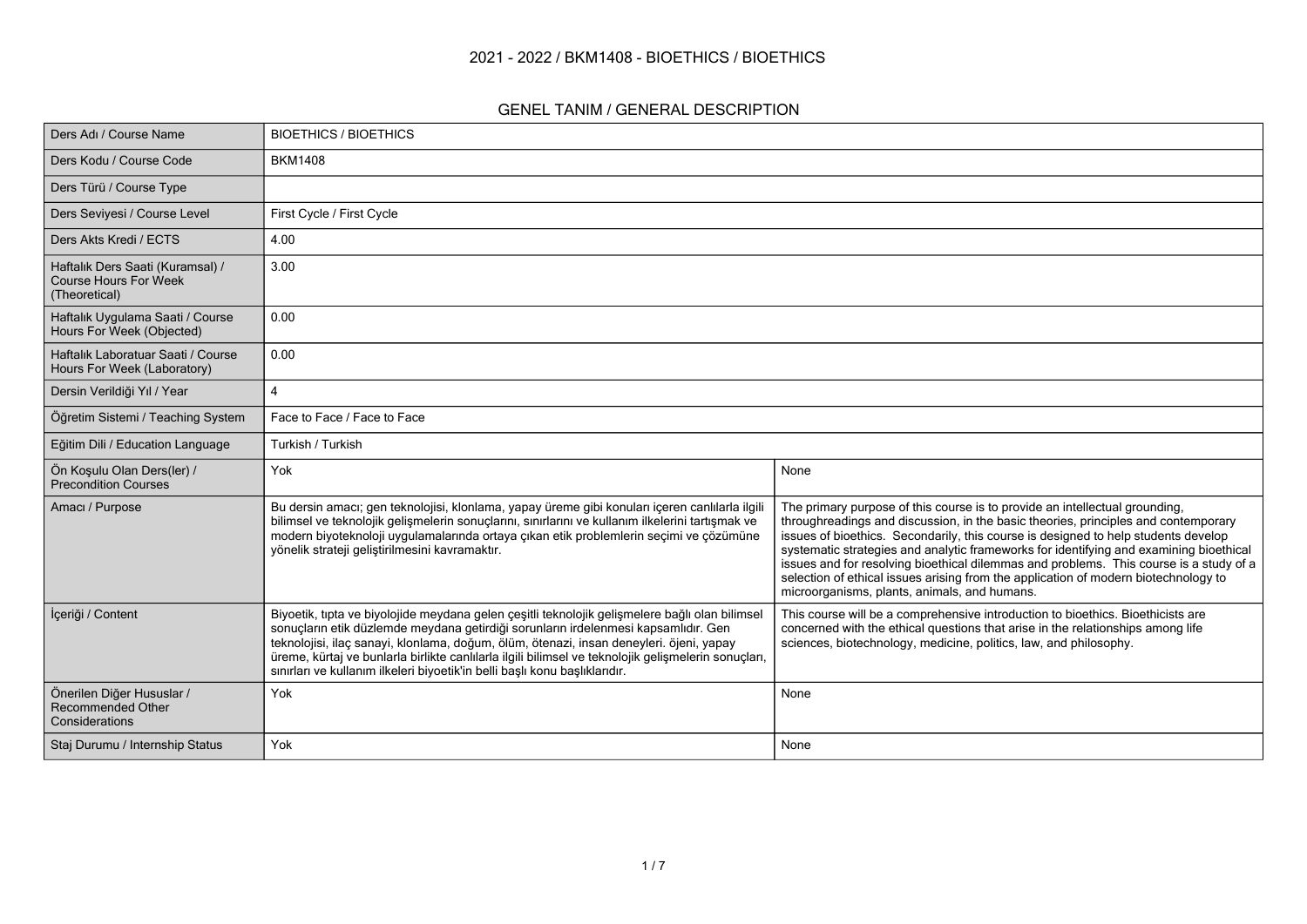| Kitabı / Malzemesi / Önerilen<br>Kaynaklar / Books / Materials /<br>Recommended Reading | Ridley, A. (1998). Beginning Bioethics: A Text with Integrated Readings. St. Martin's<br>Press: NY<br>Peter A. Singer, A. M. Viens, The Cambridge Textbook of Bioethics, 2009, Cambridge<br>University Press<br>Veatch, R.M. The Basics of Bioethics. Prentice-Hall: Upper Saddle River, NJ.<br>Silbergeld, Jecker, N.A., Jonsen, A. R., Pearlman R. A., Bioethics: an introduction to the<br>history, methods and practice, 2007, Jones and Barlett Publishers.<br>Abu Bakar Abdul Majeed (ed), 2002, Bioethics: Ethics in the Biotechnological Century | Ridley, A. (1998). Beginning Bioethics: A Text with Integrated Readings. St. Martin's<br>Press: NY<br>Peter A. Singer, A. M. Viens, The Cambridge Textbook of Bioethics, 2009, Cambridge  <br>University Press<br>Veatch, R.M. The Basics of Bioethics. Prentice-Hall: Upper Saddle River, NJ.<br>Silbergeld, Jecker, N.A., Jonsen, A. R., Pearlman R. A., Bioethics: an introduction to<br>the history, methods and practice, 2007, Jones and Barlett Publishers.<br>Abu Bakar Abdul Majeed (ed), 2002, Bioethics: Ethics in the Biotechnological Century |
|-----------------------------------------------------------------------------------------|----------------------------------------------------------------------------------------------------------------------------------------------------------------------------------------------------------------------------------------------------------------------------------------------------------------------------------------------------------------------------------------------------------------------------------------------------------------------------------------------------------------------------------------------------------|------------------------------------------------------------------------------------------------------------------------------------------------------------------------------------------------------------------------------------------------------------------------------------------------------------------------------------------------------------------------------------------------------------------------------------------------------------------------------------------------------------------------------------------------------------|
| Öğretim Üyesi (Üyeleri) / Faculty<br>Member (Members)                                   | Doc. Dr. Burcu OKUTUCU                                                                                                                                                                                                                                                                                                                                                                                                                                                                                                                                   |                                                                                                                                                                                                                                                                                                                                                                                                                                                                                                                                                            |

# **ÖĞRENME ÇIKTILARI / LEARNING OUTCOMES**

| Biyoetiğin temel kavramlarını öğrenebilme ve tanımlayabilme                                                        | To gain knowledge anf be able to define the basic concepts in the field of bioethics.                          |
|--------------------------------------------------------------------------------------------------------------------|----------------------------------------------------------------------------------------------------------------|
| Biyoetik ile ilgili konuları kavrayabilme                                                                          | To develop a complete pesrpective upon bioethics.                                                              |
| Etik sorunları düşünme ve tartışma becerisi                                                                        | To improve ability to think about and discuss the ethical issues.                                              |
| Modern bilim ve teknolojinin canlılar üzerindeki uygulamalarını etik açıdan sorgulayabilme ve<br>değerlendirebilme | To interrogate and evaluate the modern science and technology upon living things in an ethical<br>perspective. |

**HAFTALIK DERS İÇERİĞİ / DETAILED COURSE OUTLINE**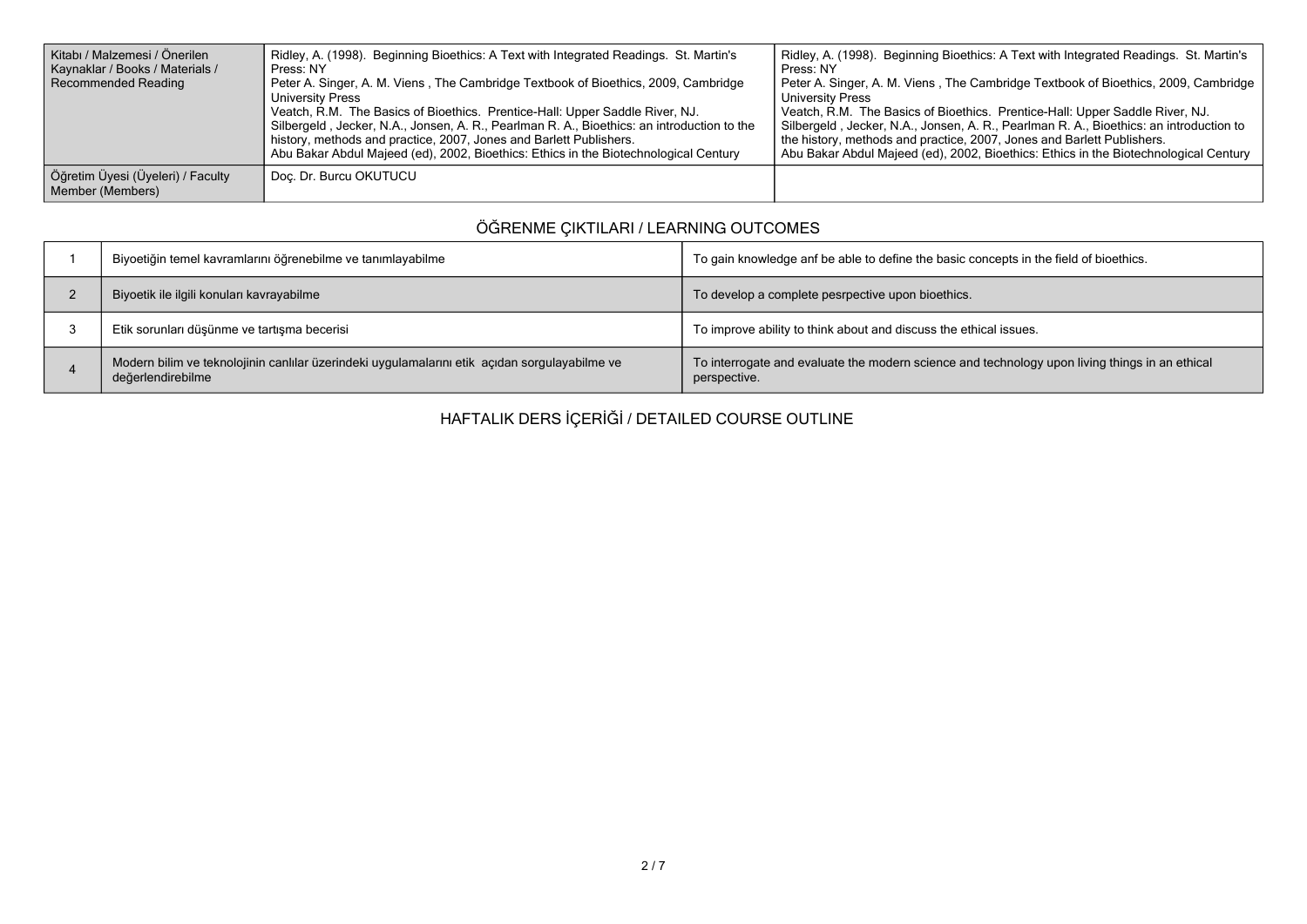| Hafta / Week   |                                                           |          |     |                                                                       |                           |
|----------------|-----------------------------------------------------------|----------|-----|-----------------------------------------------------------------------|---------------------------|
|                | Teorik Dersler / Theoretical                              | Uygulama | Lab | Öğretim Yöntem ve<br>Teknikleri/Teaching Methods                      | Ön Hazırlık / Preliminary |
|                |                                                           |          |     | Techniques                                                            |                           |
| $\mathbf{1}$   | Biyoetik tanımı, temel kavramlar ve tarihçesi,            |          |     |                                                                       |                           |
|                | Bioethics definition, basic concepts and history          |          |     |                                                                       |                           |
|                | Teorik Dersler / Theoretical                              | Uygulama | Lab | Öğretim Yöntem ve<br>Teknikleri/Teaching Methods<br>Techniques        | Ön Hazırlık / Preliminary |
| $\overline{2}$ | Biyoetik ve etik araştırma kuralları                      |          |     |                                                                       |                           |
|                | Bioethics; Concept of ethic of limits, ethical commitees  |          |     |                                                                       |                           |
|                | Teorik Dersler / Theoretical                              | Uygulama | Lab | Öğretim Yöntem ve<br>Teknikleri/Teaching Methods<br>Techniques        | Ön Hazırlık / Preliminary |
| 3              | Biyoetikte haklar kuramı                                  |          |     |                                                                       |                           |
|                | Theory of rights in bioethics                             |          |     |                                                                       |                           |
|                | <b>Teorik Dersler / Theoretical</b>                       | Uygulama | Lab | Öğretim Yöntem ve<br>Teknikleri/Teaching Methods<br><b>Techniques</b> | Ön Hazırlık / Preliminary |
| $\overline{4}$ | Bilimsel özerlik ve biyoetik                              |          |     |                                                                       |                           |
|                | Scientific freedom and Bioethics                          |          |     |                                                                       |                           |
|                | Teorik Dersler / Theoretical                              | Uygulama | Lab | Öğretim Yöntem ve<br>Teknikleri/Teaching Methods<br>Techniques        | Ön Hazırlık / Preliminary |
| 5              | Yaşam ve Ölüm; Ötanazi                                    |          |     |                                                                       |                           |
|                | Problems related with the definition of death, Euthanasia |          |     |                                                                       |                           |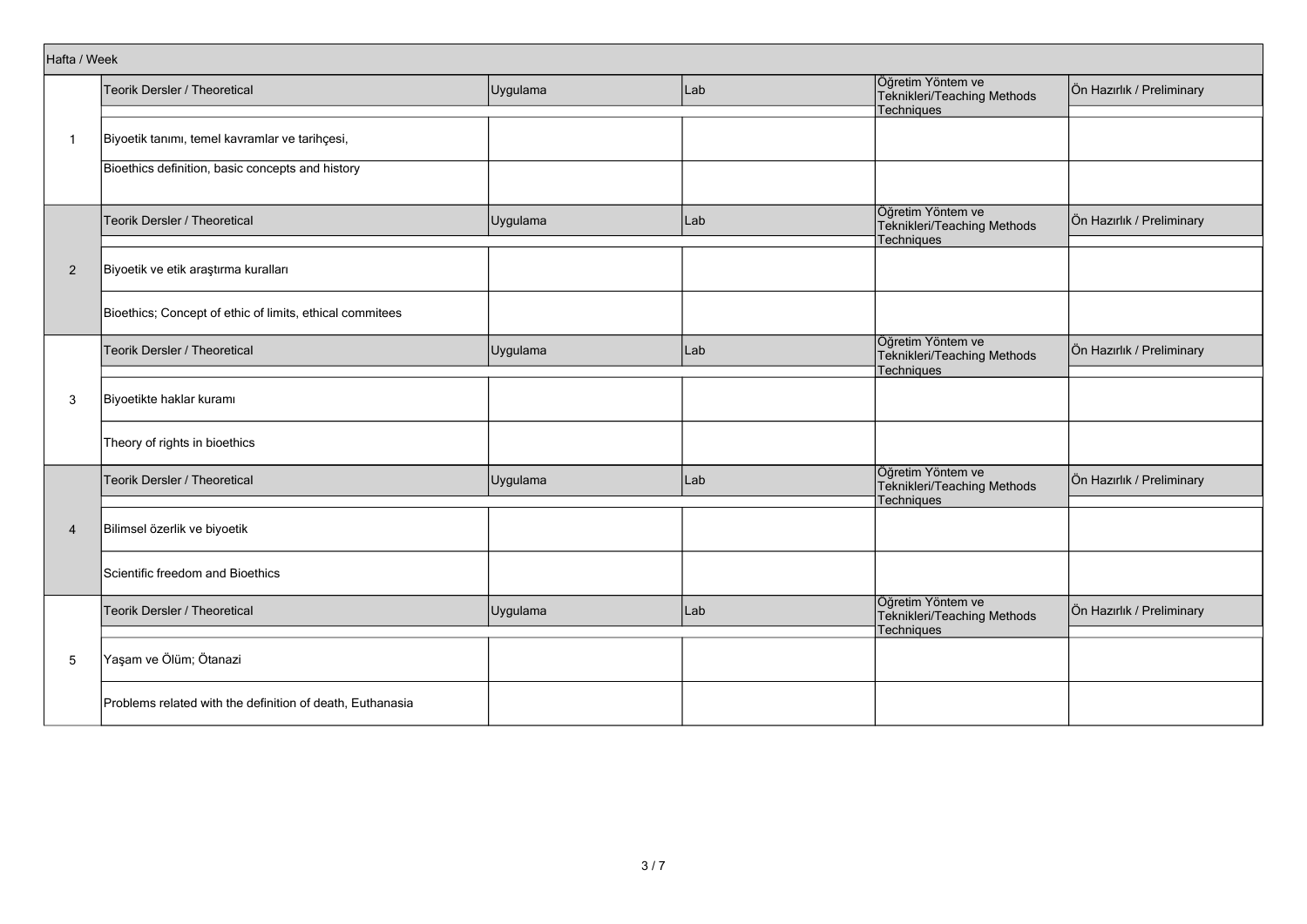|                  | Teorik Dersler / Theoretical                                                            | Uygulama | Lab | Öğretim Yöntem ve<br>Teknikleri/Teaching Methods<br>Techniques | Ön Hazırlık / Preliminary |
|------------------|-----------------------------------------------------------------------------------------|----------|-----|----------------------------------------------------------------|---------------------------|
| $6\phantom{1}$   | Yaşam hakkı                                                                             |          |     |                                                                |                           |
|                  | Ethical aspects of life                                                                 |          |     |                                                                |                           |
|                  | Teorik Dersler / Theoretical                                                            | Uygulama | Lab | Öğretim Yöntem ve<br>Teknikleri/Teaching Methods<br>Techniques | Ön Hazırlık / Preliminary |
| $\overline{7}$   | Üremeye yardımcı teknolojinin etik boyutları                                            |          |     |                                                                |                           |
|                  | Ethical aspects of assisted reproduction technologies                                   |          |     |                                                                |                           |
|                  | Teorik Dersler / Theoretical                                                            | Uygulama | Lab | Öğretim Yöntem ve<br>Teknikleri/Teaching Methods<br>Techniques | Ön Hazırlık / Preliminary |
| 8                | Ara sınav                                                                               |          |     |                                                                |                           |
|                  | Midterm Exam                                                                            |          |     |                                                                |                           |
|                  | Teorik Dersler / Theoretical                                                            | Uygulama | Lab | Öğretim Yöntem ve<br>Teknikleri/Teaching Methods<br>Techniques | Ön Hazırlık / Preliminary |
| $\boldsymbol{9}$ | Klonlama ve Biyoetik; Genetik araştırma ve uygulamalarda etik<br>kurallar               |          |     |                                                                |                           |
|                  | Clonning and Bioethics; genetic technology and applications, creating<br>new life forms |          |     |                                                                |                           |
|                  | Teorik Dersler / Theoretical                                                            | Uygulama | Lab | Öğretim Yöntem ve<br>Teknikleri/Teaching Methods<br>Techniques | Ön Hazırlık / Preliminary |
| 10               | Kök hücre, transplantasyon ve biyoetik                                                  |          |     |                                                                |                           |
|                  | Stem Cells, transplantation and Bioethics                                               |          |     |                                                                |                           |
|                  | Teorik Dersler / Theoretical                                                            | Uygulama | Lab | Öğretim Yöntem ve<br>Teknikleri/Teaching Methods<br>Techniques | Ön Hazırlık / Preliminary |
| 11               | Nanoteknoloji ve biyoetik                                                               |          |     |                                                                |                           |
|                  | Nanotechnology and Bioethics                                                            |          |     |                                                                |                           |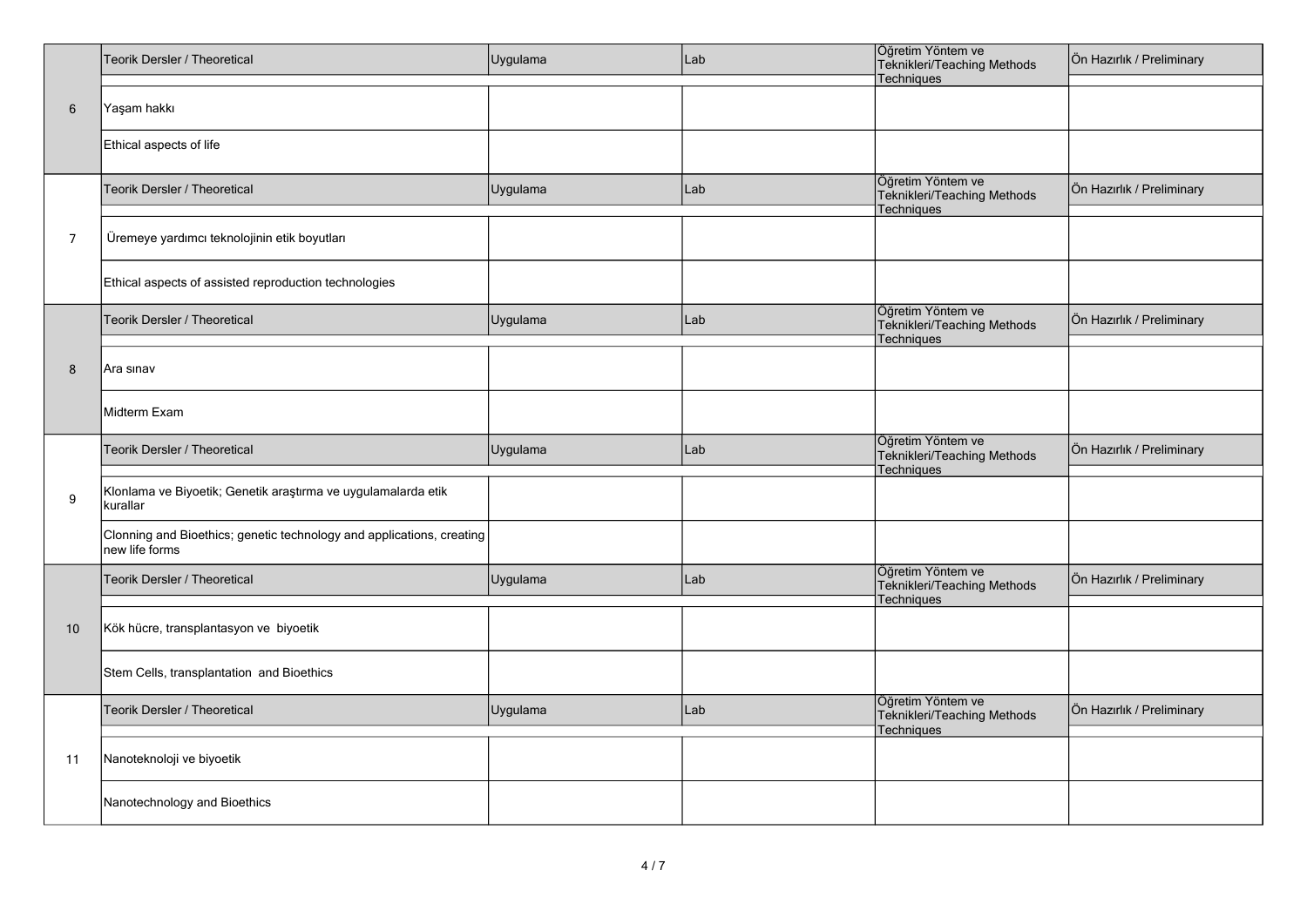|    | Teorik Dersler / Theoretical                                  | Uygulama | Lab | Öğretim Yöntem ve<br>Teknikleri/Teaching Methods               | Ön Hazırlık / Preliminary |
|----|---------------------------------------------------------------|----------|-----|----------------------------------------------------------------|---------------------------|
|    |                                                               |          |     | Techniques                                                     |                           |
| 12 | Organ nakli ve biyoetik                                       |          |     |                                                                |                           |
|    | Organ Transplantation and Bioethics                           |          |     |                                                                |                           |
|    | Teorik Dersler / Theoretical                                  | Uygulama | Lab | Öğretim Yöntem ve<br>Teknikleri/Teaching Methods<br>Techniques | Ön Hazırlık / Preliminary |
| 13 | Çevre sağlığı ve biyoetik                                     |          |     |                                                                |                           |
|    | <b>Environment Health and Bioethics</b>                       |          |     |                                                                |                           |
|    | Teorik Dersler / Theoretical                                  | Uygulama | Lab | Öğretim Yöntem ve<br>Teknikleri/Teaching Methods<br>Techniques | Ön Hazırlık / Preliminary |
| 14 | Genetiği değiştirilmiş gıdalar, mikroorganizmalar ve biyoetik |          |     |                                                                |                           |
|    | Genetically modified foods, microorganism and Bioethics       |          |     |                                                                |                           |
|    | Teorik Dersler / Theoretical                                  | Uygulama | Lab | Öğretim Yöntem ve<br>Teknikleri/Teaching Methods<br>Techniques | Ön Hazırlık / Preliminary |
| 15 | Biyoetik ve kanunlar                                          |          |     |                                                                |                           |
|    | Bioethic perspective and legistation                          |          |     |                                                                |                           |
|    | Teorik Dersler / Theoretical                                  | Uygulama | Lab | Öğretim Yöntem ve<br>Teknikleri/Teaching Methods<br>Techniques | Ön Hazırlık / Preliminary |
| 16 | Final Sinavi                                                  |          |     |                                                                |                           |
|    | Final Exam                                                    |          |     |                                                                |                           |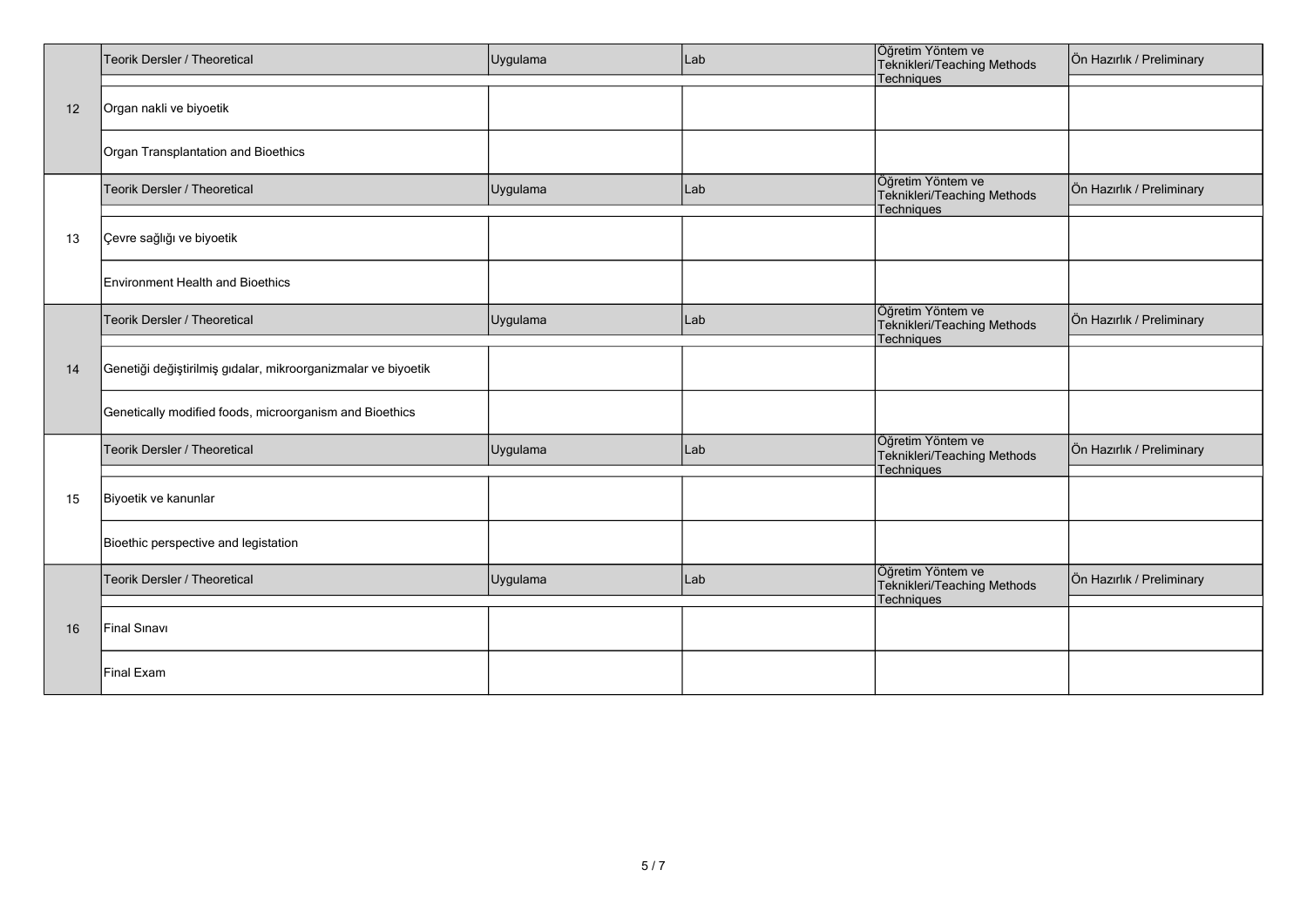### **DEĞERLENDİRME / EVALUATION**

| Yarıyıl (Yıl) İçi Etkinlikleri / Term (or Year) Learning Activities | Sayı<br>Number | Katkı Yüzdesi /<br>Percentage of<br>Contribution (%) |
|---------------------------------------------------------------------|----------------|------------------------------------------------------|
| Ara Sinav / Midterm Examination                                     |                | 100                                                  |
| Toplam / Total:                                                     |                | 100                                                  |
| Başarı Notuna Katkı Yüzdesi / Contribution to Success Grade(%):     |                | 40                                                   |

| Yarıyıl (Yıl) Sonu Etkinlikleri / End Of Term (or Year) Learning Activities | Sayı/<br>Number | Katkı Yüzdesi /<br>Percentage of<br>Contribution (%) |
|-----------------------------------------------------------------------------|-----------------|------------------------------------------------------|
| Final Sinavi / Final Examination                                            |                 | 100                                                  |
| Toplam / Total:                                                             |                 | 100                                                  |
| Başarı Notuna Katkı Yüzdesi / Contribution to Success Grade(%):             |                 | 60                                                   |

| Etkinliklerinin Başarı Notuna Katkı Yüzdesi(%) Toplamı / Total Percentage of Contribution (%) to Success Grade: | 100 |
|-----------------------------------------------------------------------------------------------------------------|-----|
| Değerlendirme Tipi / Evaluation Type:                                                                           |     |

# **İŞ YÜKÜ / WORKLOADS**

| Etkinlikler / Workloads                                                                                                                                                              | Sayı /<br>Number | Süresi<br>(Saat) /<br>Duration<br>(Hours) | ∣Toplam İş Yükü<br>(Saat) / Total<br>Work Load<br>(Hour) |
|--------------------------------------------------------------------------------------------------------------------------------------------------------------------------------------|------------------|-------------------------------------------|----------------------------------------------------------|
| Ara Sinav / Midterm Examination                                                                                                                                                      |                  | 15.00                                     | 15.00                                                    |
| Final Sinavi / Final Examination                                                                                                                                                     |                  | 20.00                                     | 20.00                                                    |
| Derse Katılım / Attending Lectures                                                                                                                                                   | 3                | 14.00                                     | 42.00                                                    |
| Tartışma / Discussion                                                                                                                                                                | 5                | 2.00                                      | 10.00                                                    |
| Makale Kritik Etme / Criticising Paper                                                                                                                                               | 10               | 1.00                                      | 10.00                                                    |
| Bireysel Çalışma / Self Study                                                                                                                                                        | 10               | 3.00                                      | 30.00                                                    |
| Toplam / Total:                                                                                                                                                                      | 30               | 55.00                                     | 127.00                                                   |
| Dersin AKTS Kredisi = Toplam İş Yükü (Saat) / 30.00 (Saat/AKTS) = 127.00/30.00 = 4.23 ~ / Course ECTS Credit = Total Workload (Hour) / 30.00 (Hour / ECTS) = 127.00 / 30.00 = 4.23 ~ |                  |                                           |                                                          |